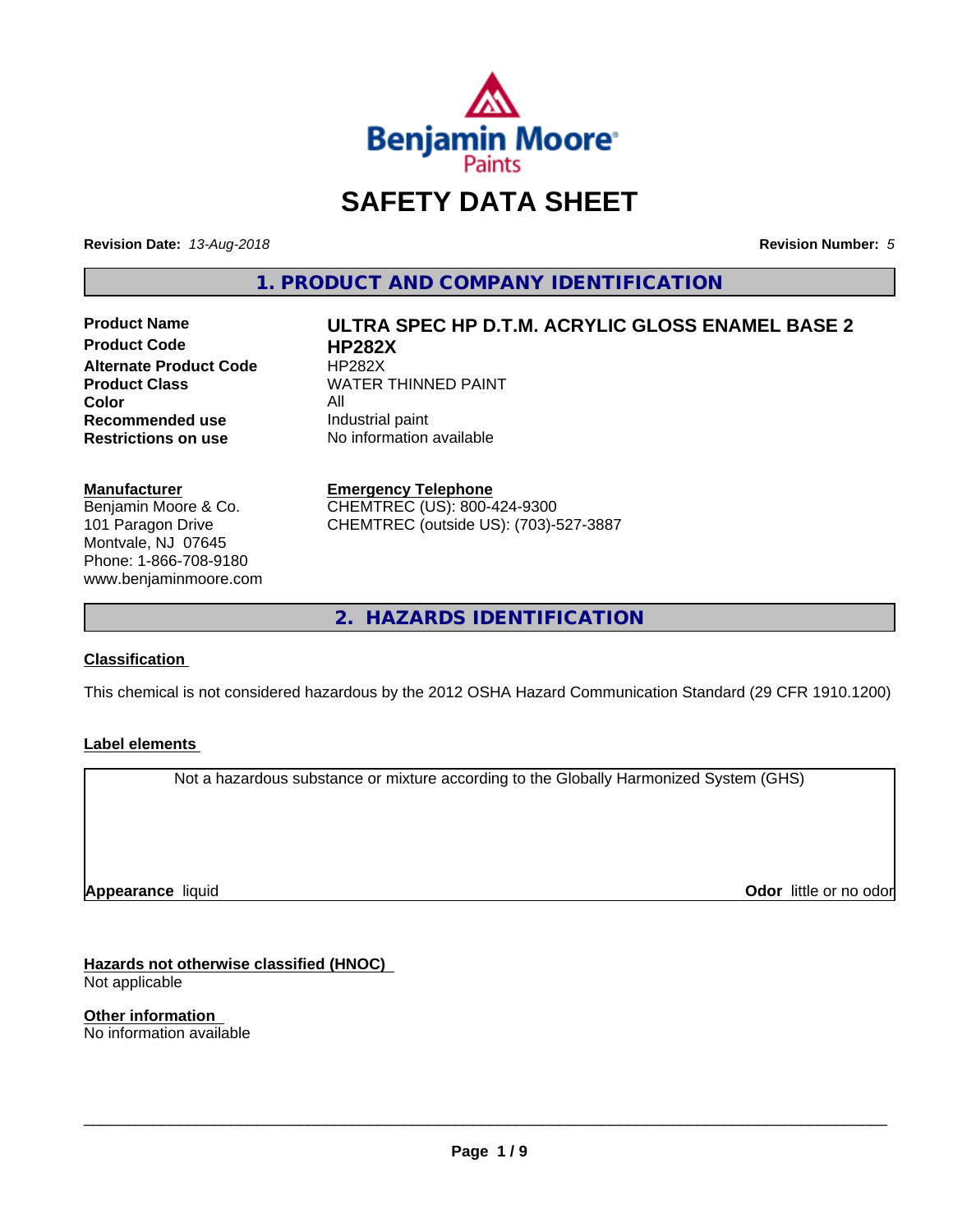# **3. COMPOSITION INFORMATION ON COMPONENTS**

| Chemical name                                 | CAS No.    | Weight-% |
|-----------------------------------------------|------------|----------|
| Titanium dioxide                              | 13463-67-7 |          |
| 2,2,4-trimethyl-1,3-propanediol diisobutyrate | 6846-50-0  |          |
| Zinc phosphate                                | 7779-90-0  |          |

|                                                  | 4. FIRST AID MEASURES                                                                                    |
|--------------------------------------------------|----------------------------------------------------------------------------------------------------------|
| <b>General Advice</b>                            | No hazards which require special first aid measures.                                                     |
| <b>Eye Contact</b>                               | Rinse thoroughly with plenty of water for at least 15 minutes and consult a<br>physician.                |
| <b>Skin Contact</b>                              | Wash off immediately with soap and plenty of water while removing all<br>contaminated clothes and shoes. |
| <b>Inhalation</b>                                | Move to fresh air. If symptoms persist, call a physician.                                                |
| Ingestion                                        | Clean mouth with water and afterwards drink plenty of water. Consult a physician<br>if necessary.        |
| <b>Most Important</b><br><b>Symptoms/Effects</b> | None known.                                                                                              |
| <b>Notes To Physician</b>                        | Treat symptomatically.                                                                                   |

**5. FIRE-FIGHTING MEASURES**

| Use extinguishing measures that are appropriate to local<br>circumstances and the surrounding environment.                                   |
|----------------------------------------------------------------------------------------------------------------------------------------------|
| As in any fire, wear self-contained breathing apparatus<br>pressure-demand, MSHA/NIOSH (approved or equivalent)<br>and full protective gear. |
| Closed containers may rupture if exposed to fire or<br>extreme heat.                                                                         |
| No.                                                                                                                                          |
| No.                                                                                                                                          |
| 250<br>121<br><b>PMCC</b>                                                                                                                    |
|                                                                                                                                              |
| Not applicable                                                                                                                               |
|                                                                                                                                              |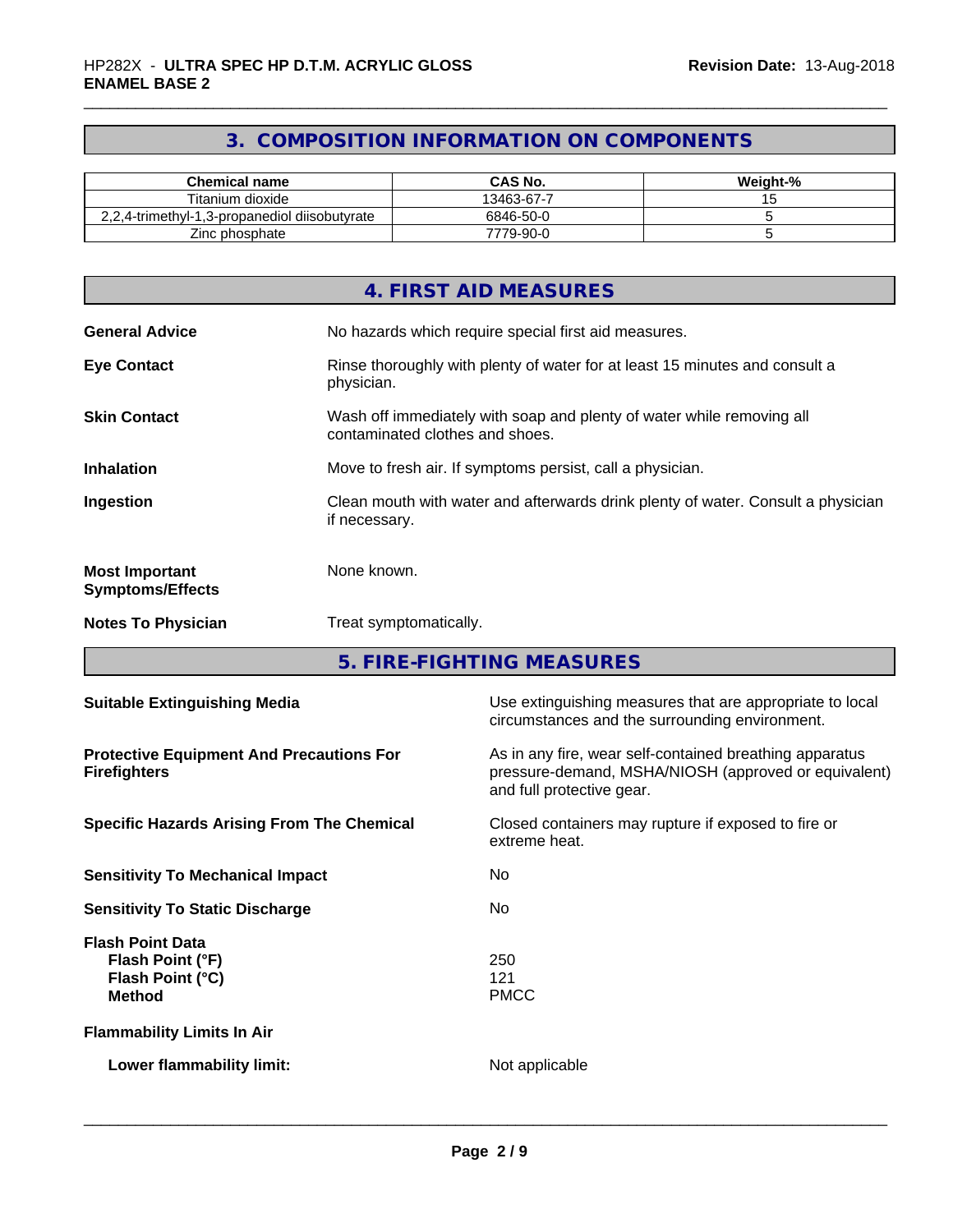# **Upper flammability limit:** Not applicable **NFPA Health:** 1 **Flammability:** 1 **Instability:** 0 **Special:** Not Applicable

# **NFPA Legend**

- 0 Not Hazardous
- 1 Slightly
- 2 Moderate
- 3 High
- 4 Severe

*The ratings assigned are only suggested ratings, the contractor/employer has ultimate responsibilities for NFPA ratings where this system is used.*

*Additional information regarding the NFPA rating system is available from the National Fire Protection Agency (NFPA) at www.nfpa.org.*

#### **6. ACCIDENTAL RELEASE MEASURES**

| <b>Personal Precautions</b>      | Avoid contact with skin, eyes and clothing. Ensure adequate ventilation.                                                                                                         |  |
|----------------------------------|----------------------------------------------------------------------------------------------------------------------------------------------------------------------------------|--|
| <b>Other Information</b>         | Prevent further leakage or spillage if safe to do so.                                                                                                                            |  |
| <b>Environmental precautions</b> | See Section 12 for additional Ecological Information.                                                                                                                            |  |
| <b>Methods for Cleaning Up</b>   | Soak up with inert absorbent material. Sweep up and shovel into suitable<br>containers for disposal.                                                                             |  |
|                                  | 7. HANDLING AND STORAGE                                                                                                                                                          |  |
| <b>Handling</b>                  | Avoid contact with skin, eyes and clothing. Avoid breathing vapors, spray mists or<br>sanding dust. In case of insufficient ventilation, wear suitable respiratory<br>equipment. |  |
|                                  |                                                                                                                                                                                  |  |

**Storage** Keep container tightly closed. Keep out of the reach of children.

**Incompatible Materials** No information available

#### **8. EXPOSURE CONTROLS/PERSONAL PROTECTION**

#### **Exposure Limits**

| <b>Champion</b><br>$-$<br>⊶ne.<br>.<br>$\blacksquare$<br>. | $\triangle W$<br>чu.           | <b>DE</b><br>$\mathbf{r}$<br>-- |
|------------------------------------------------------------|--------------------------------|---------------------------------|
| -<br>. itaniur<br>dioxide                                  | ٬۱۸٬<br>. 1/ r<br>.<br>U<br>שו | $max$ $lim$<br>. .              |

#### **Legend**

ACGIH - American Conference of Governmental Industrial Hygienists Exposure Limits OSHA - Occupational Safety & Health Administration Exposure Limits N/E - Not Established

**Engineering Measures** Ensure adequate ventilation, especially in confined areas.

 $\overline{\phantom{a}}$  ,  $\overline{\phantom{a}}$  ,  $\overline{\phantom{a}}$  ,  $\overline{\phantom{a}}$  ,  $\overline{\phantom{a}}$  ,  $\overline{\phantom{a}}$  ,  $\overline{\phantom{a}}$  ,  $\overline{\phantom{a}}$  ,  $\overline{\phantom{a}}$  ,  $\overline{\phantom{a}}$  ,  $\overline{\phantom{a}}$  ,  $\overline{\phantom{a}}$  ,  $\overline{\phantom{a}}$  ,  $\overline{\phantom{a}}$  ,  $\overline{\phantom{a}}$  ,  $\overline{\phantom{a}}$ 

#### **Personal Protective Equipment**

| <b>Eye/Face Protection</b> | Safety glasses with side-shields.          |
|----------------------------|--------------------------------------------|
| <b>Skin Protection</b>     | Protective gloves and impervious clothing. |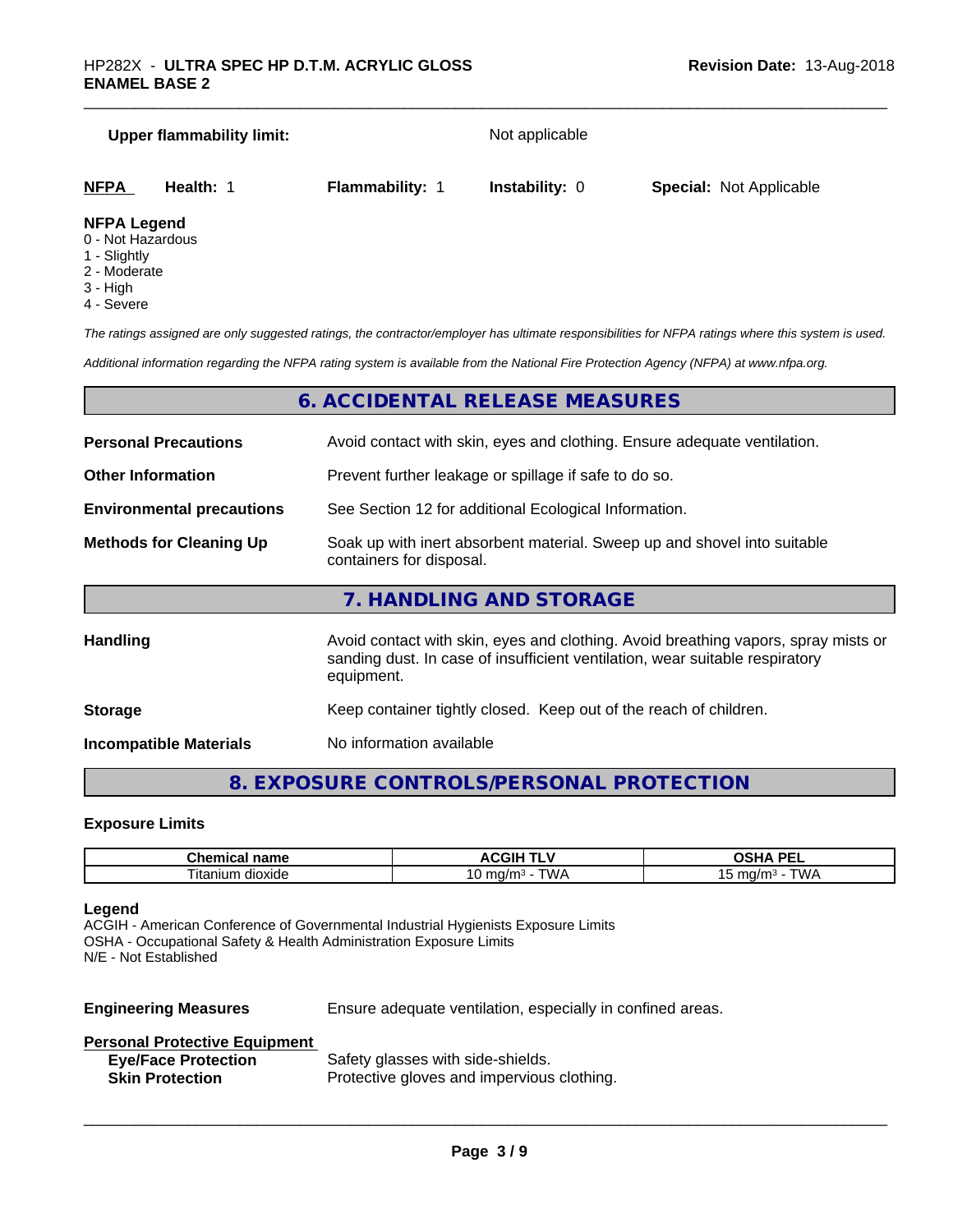| <b>Respiratory Protection</b> | In case of insufficient ventilation wear suitable respiratory equipment.                                                            |
|-------------------------------|-------------------------------------------------------------------------------------------------------------------------------------|
| <b>Hygiene Measures</b>       | Avoid contact with skin, eyes and clothing. Remove and wash contaminated<br>clothing before re-use. Wash thoroughly after handling. |

#### **9. PHYSICAL AND CHEMICAL PROPERTIES**

**Appearance** liquid<br> **Appearance** liquid<br> **Odor Odor Odor** little or no odor<br> **Odor Threshold Containery of the Containery of the Containery of the Containery of the Containery of the Containery of the Containery of the Containery of the Containery of the Container Density (Ibs/gal)** 9.3 - 9.7 **Specific Gravity** 1.11 - 1.16 **pH** No information available **Viscosity (cps)** No information available **Solubility(ies)**<br> **Solubility**<br> **Water solubility**<br> **Water solubility Evaporation Rate No information available No information available Vapor pressure @20 °C (kPa)** No information available **Vapor density No information available No** information available **Wt. % Solids** 40 - 50 **Vol. % Solids** 35 - 45 **Wt. % Volatiles Vol. % Volatiles** 55 - 65 **VOC Regulatory Limit (g/L)** < 150 **Boiling Point (°F)** 212 **Boiling Point (°C)** 100 **Freezing Point (°F)** 32 **Freezing Point (°C)** 0 **Flash Point (°F) Flash Point (°C)** 121 **Method** PMCC **Flammability (solid, gas)**<br> **Upper flammability limit:**<br>
Upper flammability limit:<br>
Not applicable **Upper flammability limit: Lower flammability limit:**<br> **Autoignition Temperature (°F)** Not applicable havailable available **Autoignition Temperature (°F) Autoignition Temperature (°C)** No information available **Decomposition Temperature (°F)** No information available **Decomposition Temperature (°C)** No information available **Partition coefficient Contract Community No information available** 

**No information available No information available** 

## **10. STABILITY AND REACTIVITY**

| <b>Reactivity</b>                       | Not Applicable                           |
|-----------------------------------------|------------------------------------------|
| <b>Chemical Stability</b>               | Stable under normal conditions.          |
| <b>Conditions to avoid</b>              | Prevent from freezing.                   |
| <b>Incompatible Materials</b>           | No materials to be especially mentioned. |
| <b>Hazardous Decomposition Products</b> | None under normal use.                   |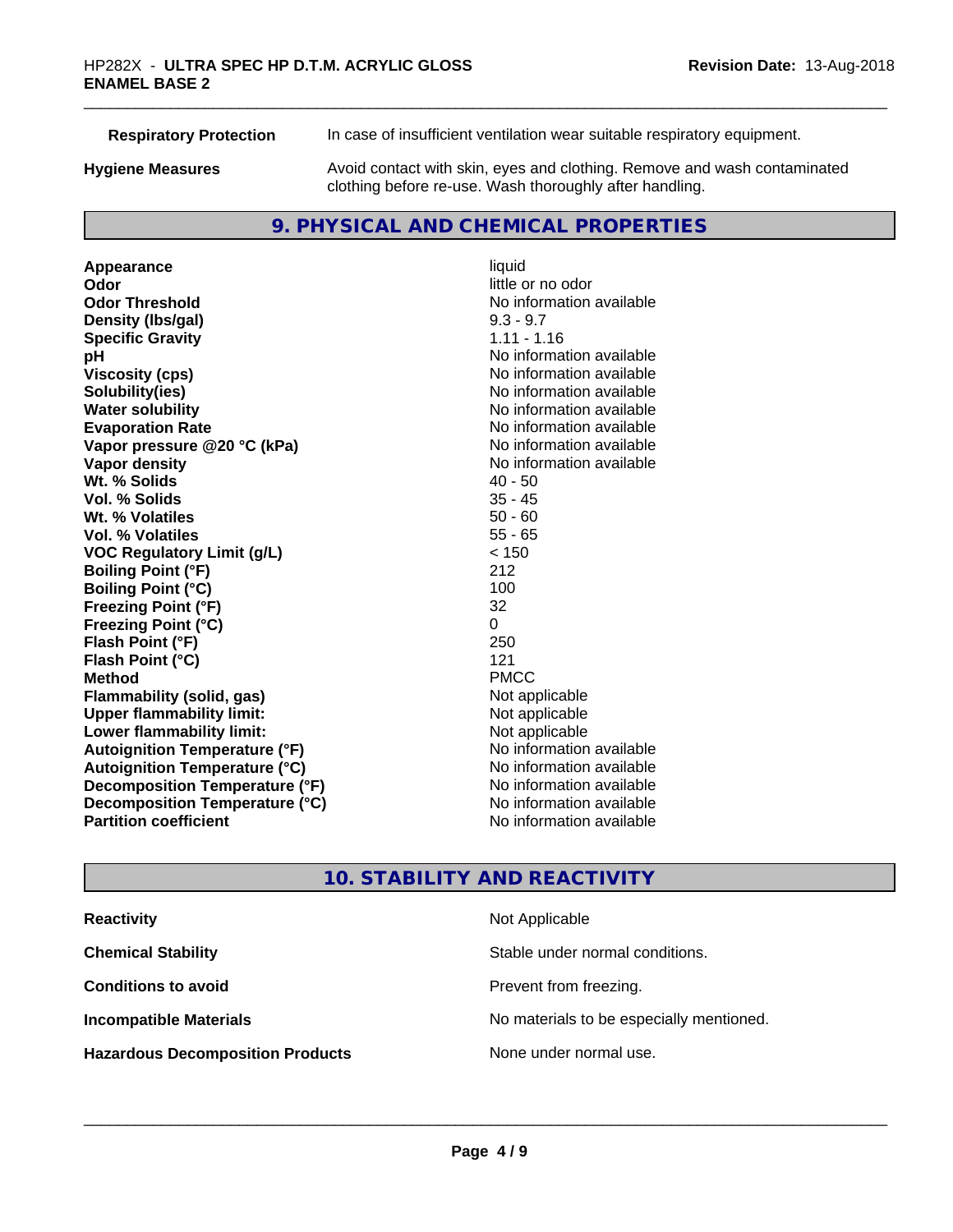| <b>Possibility of hazardous reactions</b><br>None under normal conditions of use.                                                                                                                                                                                                                                                               |                                                                                                                                                                                                                                                                                                                                                                                                                               |  |
|-------------------------------------------------------------------------------------------------------------------------------------------------------------------------------------------------------------------------------------------------------------------------------------------------------------------------------------------------|-------------------------------------------------------------------------------------------------------------------------------------------------------------------------------------------------------------------------------------------------------------------------------------------------------------------------------------------------------------------------------------------------------------------------------|--|
|                                                                                                                                                                                                                                                                                                                                                 | 11. TOXICOLOGICAL INFORMATION                                                                                                                                                                                                                                                                                                                                                                                                 |  |
| <b>Product Information</b>                                                                                                                                                                                                                                                                                                                      |                                                                                                                                                                                                                                                                                                                                                                                                                               |  |
| Information on likely routes of exposure                                                                                                                                                                                                                                                                                                        |                                                                                                                                                                                                                                                                                                                                                                                                                               |  |
| <b>Principal Routes of Exposure</b>                                                                                                                                                                                                                                                                                                             | Eye contact, skin contact and inhalation.                                                                                                                                                                                                                                                                                                                                                                                     |  |
| <b>Acute Toxicity</b>                                                                                                                                                                                                                                                                                                                           |                                                                                                                                                                                                                                                                                                                                                                                                                               |  |
| <b>Product Information</b>                                                                                                                                                                                                                                                                                                                      | No information available                                                                                                                                                                                                                                                                                                                                                                                                      |  |
|                                                                                                                                                                                                                                                                                                                                                 | Symptoms related to the physical, chemical and toxicological characteristics                                                                                                                                                                                                                                                                                                                                                  |  |
| <b>Symptoms</b>                                                                                                                                                                                                                                                                                                                                 | No information available                                                                                                                                                                                                                                                                                                                                                                                                      |  |
|                                                                                                                                                                                                                                                                                                                                                 | Delayed and immediate effects as well as chronic effects from short and long-term exposure                                                                                                                                                                                                                                                                                                                                    |  |
| Eye contact<br><b>Skin contact</b>                                                                                                                                                                                                                                                                                                              | May cause slight irritation.<br>Substance may cause slight skin irritation. Prolonged or repeated contact may dry<br>skin and cause irritation.                                                                                                                                                                                                                                                                               |  |
| <b>Inhalation</b><br>Ingestion<br><b>Sensitization</b><br><b>Neurological Effects</b><br><b>Mutagenic Effects</b><br><b>Reproductive Effects</b><br><b>Developmental Effects</b><br><b>Target organ effects</b><br><b>STOT - single exposure</b><br><b>STOT - repeated exposure</b><br><b>Other adverse effects</b><br><b>Aspiration Hazard</b> | May cause irritation of respiratory tract.<br>Ingestion may cause gastrointestinal irritation, nausea, vomiting and diarrhea.<br>No information available<br>No information available.<br>No information available.<br>No information available.<br>No information available.<br>No information available.<br>No information available.<br>No information available.<br>No information available.<br>No information available |  |
| <b>Numerical measures of toxicity</b>                                                                                                                                                                                                                                                                                                           |                                                                                                                                                                                                                                                                                                                                                                                                                               |  |
|                                                                                                                                                                                                                                                                                                                                                 | The following values are calculated based on chapter 3.1 of the GHS document                                                                                                                                                                                                                                                                                                                                                  |  |
| <b>ATEmix (oral)</b><br><b>ATEmix (dermal)</b>                                                                                                                                                                                                                                                                                                  | 31625 mg/kg<br>177462                                                                                                                                                                                                                                                                                                                                                                                                         |  |
| <b>Component Information</b>                                                                                                                                                                                                                                                                                                                    |                                                                                                                                                                                                                                                                                                                                                                                                                               |  |
| Titanium dioxide<br>LD50 Oral: > 10000 mg/kg (Rat)<br>2,2,4-trimethyl-1,3-propanediol diisobutyrate<br>LD50 Oral: > 3,200 mg/kg (Rat) vendor data<br>LC50 Inhalation (Vapor): $> 5.3$ mg/L (Rat)                                                                                                                                                |                                                                                                                                                                                                                                                                                                                                                                                                                               |  |
| Carcinogenicity                                                                                                                                                                                                                                                                                                                                 |                                                                                                                                                                                                                                                                                                                                                                                                                               |  |

*The information below indicateswhether each agency has listed any ingredient as a carcinogen:.*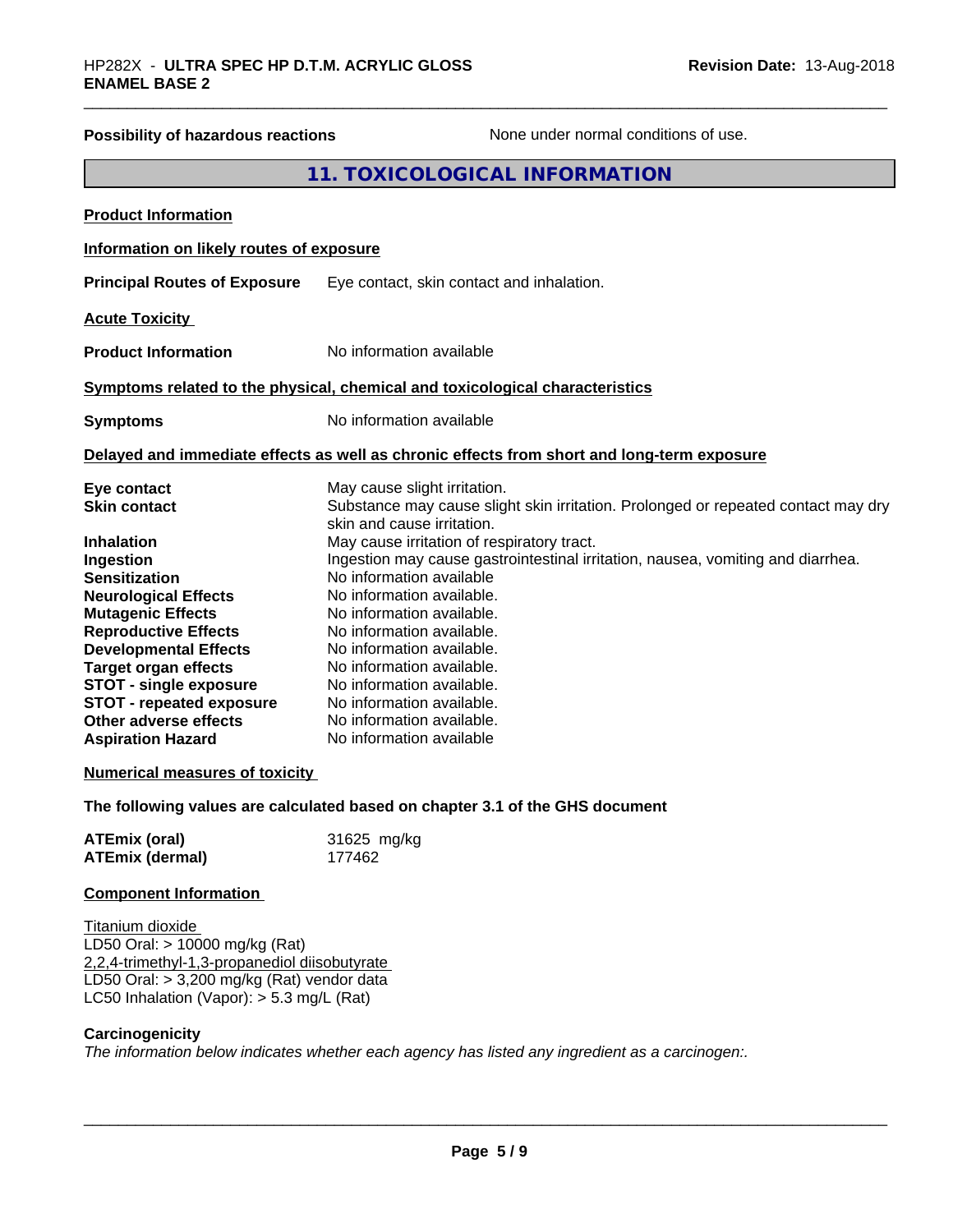#### \_\_\_\_\_\_\_\_\_\_\_\_\_\_\_\_\_\_\_\_\_\_\_\_\_\_\_\_\_\_\_\_\_\_\_\_\_\_\_\_\_\_\_\_\_\_\_\_\_\_\_\_\_\_\_\_\_\_\_\_\_\_\_\_\_\_\_\_\_\_\_\_\_\_\_\_\_\_\_\_\_\_\_\_\_\_\_\_\_\_\_\_\_ HP282X - **ULTRA SPEC HP D.T.M. ACRYLIC GLOSS ENAMEL BASE 2**

| <b>Chemical name</b>                       | <b>IARC</b>          | <b>NTP</b> | OSHA   |
|--------------------------------------------|----------------------|------------|--------|
|                                            | 2B<br>Possible Human |            | Listed |
| . . <del>. .</del><br>dioxide<br>l itanıum | Carcinogen           |            |        |

• Although IARC has classified titanium dioxide as possibly carcinogenic to humans (2B), their summary concludes: "No significant exposure to titanium dioxide is thought to occur during the use of products in which titanium dioxide is bound to other materials, such as paint."

#### **Legend**

IARC - International Agency for Research on Cancer NTP - National Toxicity Program OSHA - Occupational Safety & Health Administration

**12. ECOLOGICAL INFORMATION**

#### **Ecotoxicity Effects**

The environmental impact of this product has not been fully investigated.

#### **Product Information**

# **Acute Toxicity to Fish**

No information available

#### **Acute Toxicity to Aquatic Invertebrates**

No information available

#### **Acute Toxicity to Aquatic Plants**

No information available

#### **Persistence / Degradability**

No information available.

#### **Bioaccumulation**

No information available.

#### **Mobility in Environmental Media**

No information available.

#### **Ozone**

No information available

#### **Component Information**

#### **Acute Toxicity to Fish**

Titanium dioxide  $LC50:$  > 1000 mg/L (Fathead Minnow - 96 hr.)

#### **Acute Toxicity to Aquatic Invertebrates**

No information available

#### **Acute Toxicity to Aquatic Plants**

No information available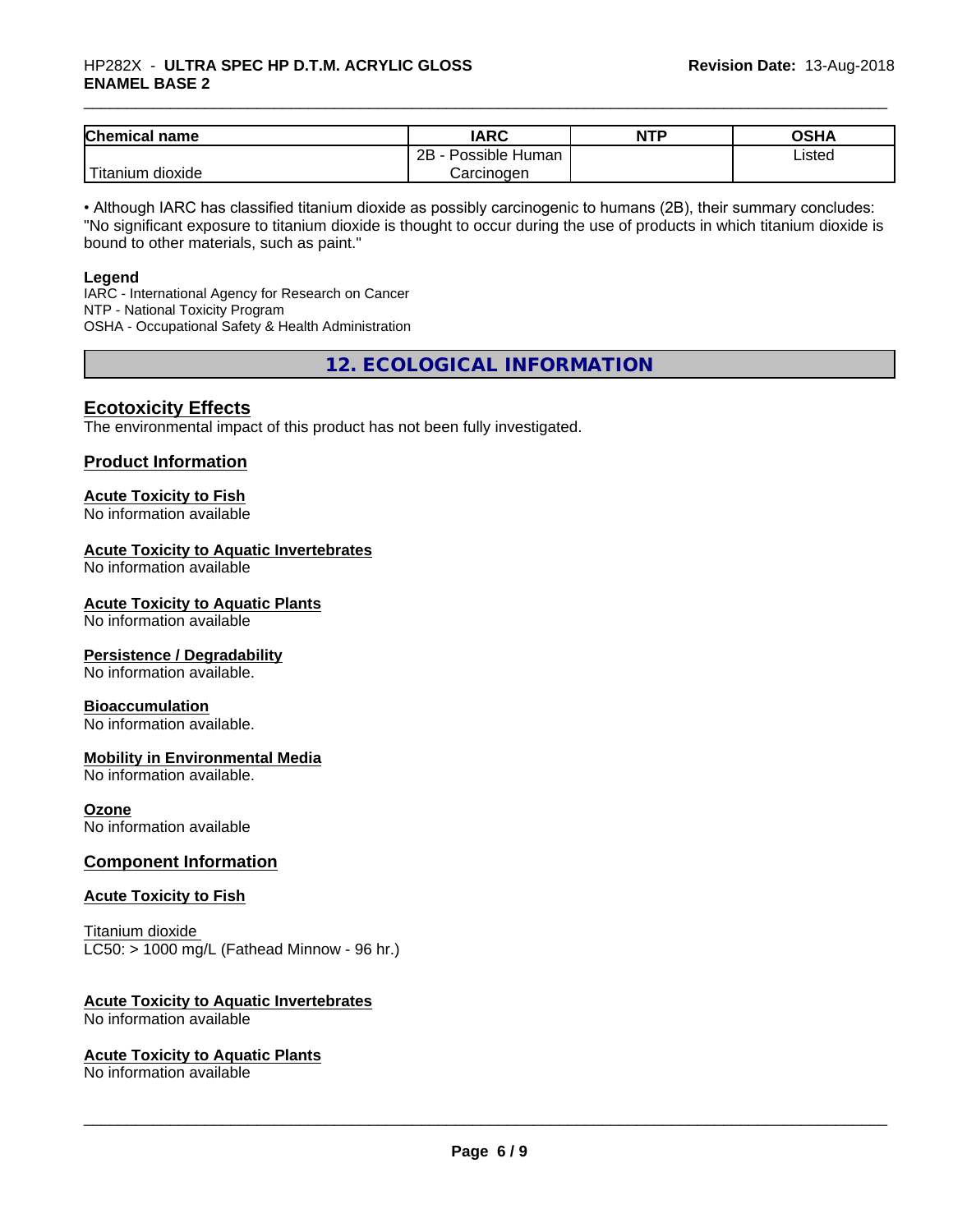|                                                      | 13. DISPOSAL CONSIDERATIONS                                                                                                                                                                                               |
|------------------------------------------------------|---------------------------------------------------------------------------------------------------------------------------------------------------------------------------------------------------------------------------|
| <b>Waste Disposal Method</b>                         | Dispose of in accordance with federal, state, and local regulations. Local<br>requirements may vary, consult your sanitation department or state-designated<br>environmental protection agency for more disposal options. |
|                                                      | 14. TRANSPORT INFORMATION                                                                                                                                                                                                 |
| <b>DOT</b>                                           | Not regulated                                                                                                                                                                                                             |
| <b>ICAO/IATA</b>                                     | Not regulated                                                                                                                                                                                                             |
| <b>IMDG / IMO</b>                                    | Not regulated                                                                                                                                                                                                             |
|                                                      | <b>15. REGULATORY INFORMATION</b>                                                                                                                                                                                         |
| والمتلوث والمتحدد وماليا الحرود والتجاري ومعروفاتهما |                                                                                                                                                                                                                           |

#### **International Inventories**

| <b>TSCA: United States</b> | Yes - All components are listed or exempt. |
|----------------------------|--------------------------------------------|
| <b>DSL: Canada</b>         | Yes - All components are listed or exempt. |

#### **Federal Regulations**

| SARA 311/312 hazardous categorization |    |  |
|---------------------------------------|----|--|
| Acute health hazard                   | Nο |  |
| Chronic Health Hazard                 | No |  |
| Fire hazard                           | Nο |  |
| Sudden release of pressure hazard     | Nο |  |
| Reactive Hazard                       | No |  |

#### **SARA 313**

Section 313 of Title III of the Superfund Amendments and Reauthorization Act of 1986 (SARA). This product contains a chemical or chemicals which are subject to the reporting requirements of the Act and Title 40 of the Code of Federal Regulations, Part 372:

| Chemical name  | CAS No.   | Weight-% | <b>CERCLA/SARA 313</b>     |
|----------------|-----------|----------|----------------------------|
|                |           |          | (de minimis concentration) |
| Zinc phosphate | 7779-90-0 |          |                            |

# **Clean Air Act,Section 112 Hazardous Air Pollutants (HAPs) (see 40 CFR 61)**

This product contains the following HAPs:

*None*

### **US State Regulations**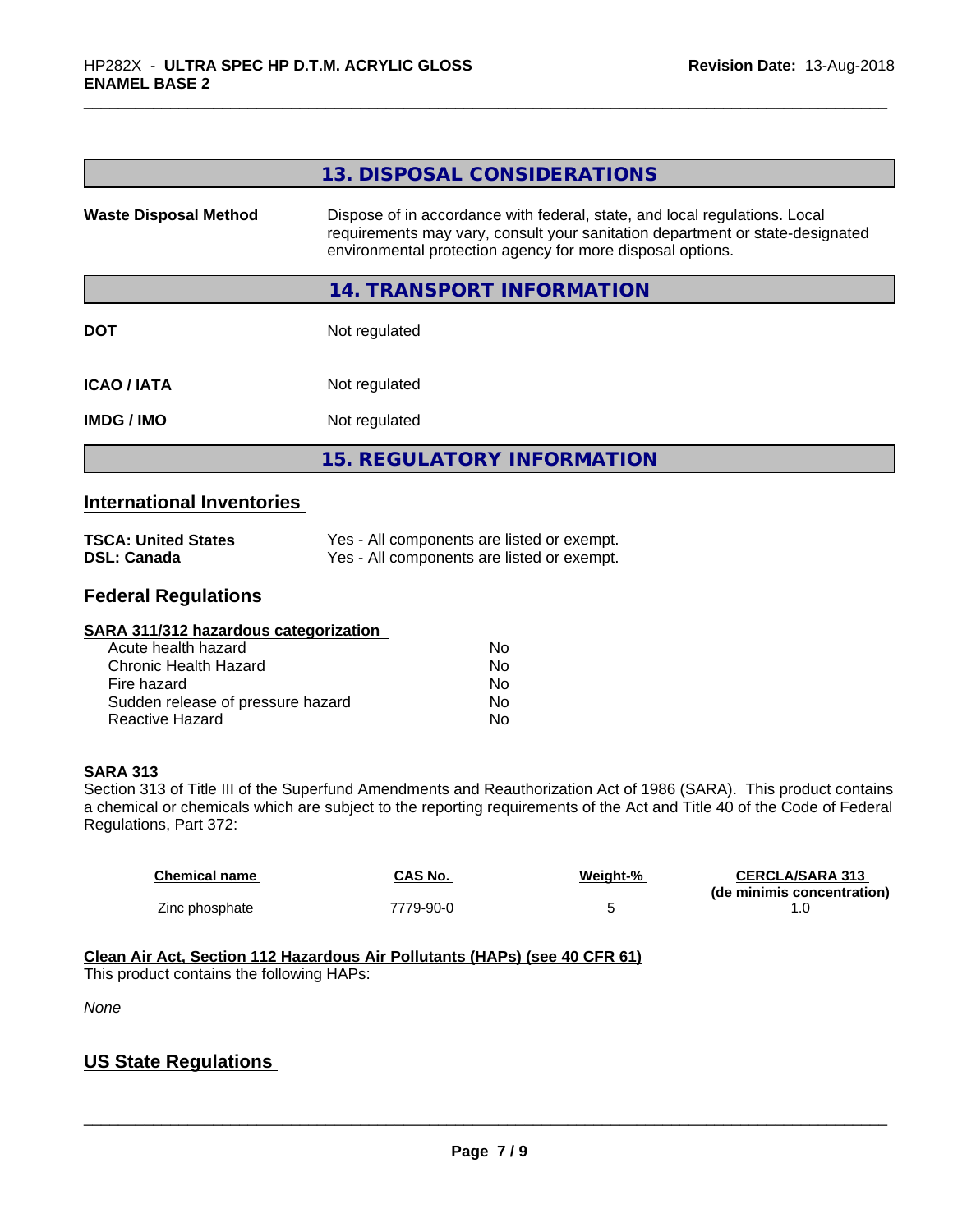#### **California Proposition 65**

# **WARNING:** Cancer and Reproductive Harm– www.P65warnings.ca.gov

#### **State Right-to-Know**

| Chemical<br>name           | המח<br>aunustus | <b>Jersev</b><br>New | Pennsvlvania |
|----------------------------|-----------------|----------------------|--------------|
| l itanium<br>dioxide       |                 |                      |              |
| --<br>: phosphate<br>∠inc∴ |                 |                      |              |

**Legend**

X - Listed

| <b>16. OTHER INFORMATION</b> |           |                                                                            |                      |          |  |
|------------------------------|-----------|----------------------------------------------------------------------------|----------------------|----------|--|
|                              |           |                                                                            |                      |          |  |
| HMIS -                       | Health: 1 | <b>Flammability: 1</b>                                                     | <b>Reactivity: 0</b> | $PPE: -$ |  |
|                              |           |                                                                            |                      |          |  |
| <b>HMIS Legend</b>           |           |                                                                            |                      |          |  |
| 0 - Minimal Hazard           |           |                                                                            |                      |          |  |
| 1 - Slight Hazard            |           |                                                                            |                      |          |  |
| 2 - Moderate Hazard          |           |                                                                            |                      |          |  |
| 3 - Serious Hazard           |           |                                                                            |                      |          |  |
| 4 - Severe Hazard            |           |                                                                            |                      |          |  |
| * - Chronic Hazard           |           |                                                                            |                      |          |  |
|                              |           | X - Consult your supervisor or S.O.P. for "Special" handling instructions. |                      |          |  |

*Note: The PPE rating has intentionally been left blank. Choose appropriate PPE that will protect employees from the hazards the material will present under the actual normal conditions of use.*

*Caution: HMISÒ ratings are based on a 0-4 rating scale, with 0 representing minimal hazards or risks, and 4 representing significant hazards or risks. Although HMISÒ ratings are not required on MSDSs under 29 CFR 1910.1200, the preparer, has chosen to provide them. HMISÒ ratings are to be used only in conjunction with a fully implemented HMISÒ program by workers who have received appropriate HMISÒ training. HMISÒ is a registered trade and service mark of the NPCA. HMISÒ materials may be purchased exclusively from J. J. Keller (800) 327-6868.*

 **WARNING!** If you scrape, sand, or remove old paint, you may release lead dust. LEAD IS TOXIC. EXPOSURE TO LEAD DUST CAN CAUSE SERIOUS ILLNESS, SUCH AS BRAIN DAMAGE, ESPECIALLY IN CHILDREN. PREGNANT WOMEN SHOULD ALSO AVOID EXPOSURE. Wear a NIOSH approved respirator to control lead exposure. Clean up carefully with a HEPA vacuum and a wet mop. Before you start, find out how to protect yourself and your family by contacting the National Lead Information Hotline at 1-800-424-LEAD or log on to www.epa.gov/lead.

| <b>Prepared By</b>      | <b>Product Stewardship Department</b><br>Benjamin Moore & Co.<br>101 Paragon Drive<br>Montvale, NJ 07645<br>800-225-5554 |
|-------------------------|--------------------------------------------------------------------------------------------------------------------------|
| <b>Revision Date:</b>   | 13-Aug-2018                                                                                                              |
| <b>Revision Summary</b> | Not available                                                                                                            |

Disclaimer